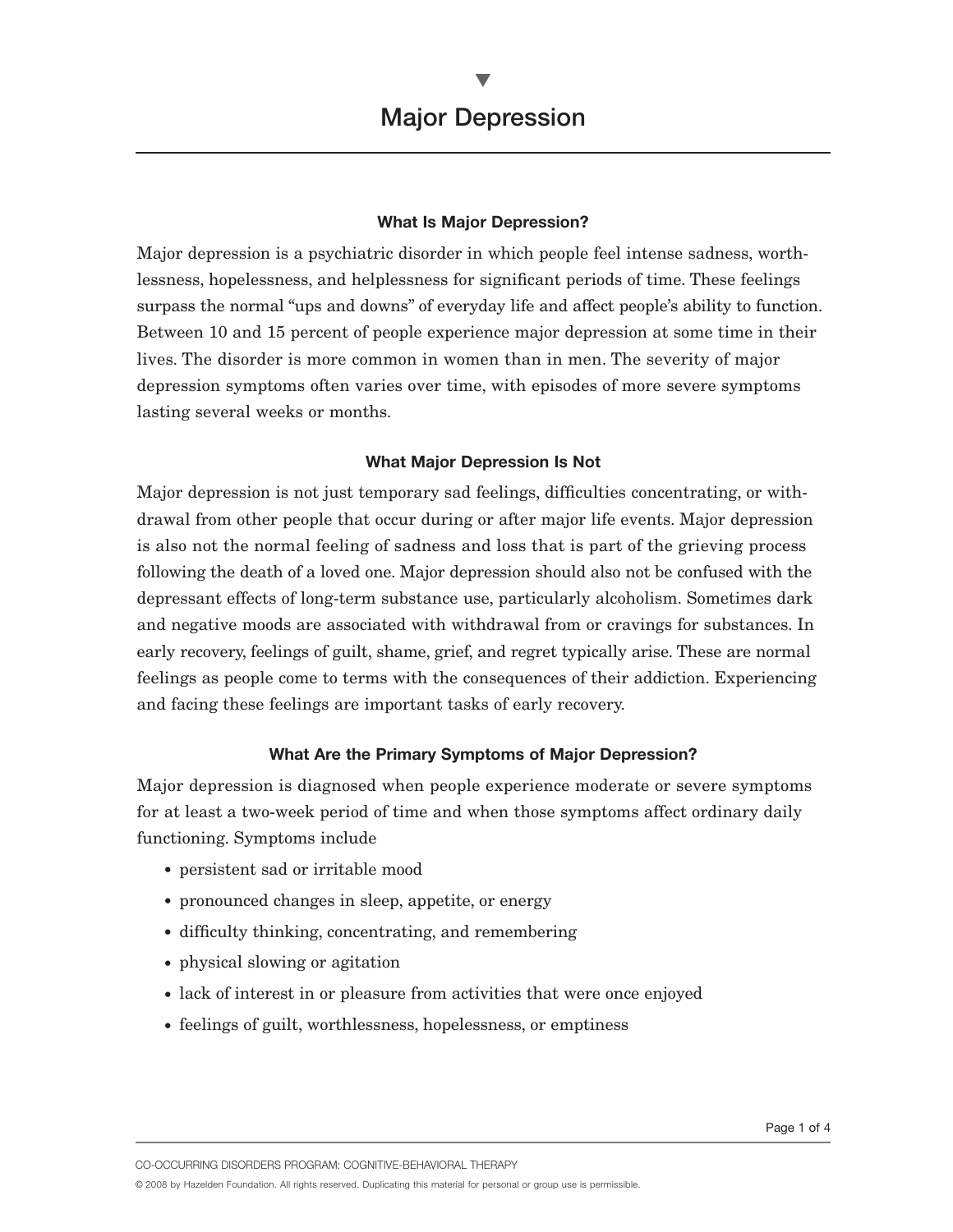- recurrent thoughts of death or suicide
- persistent physical symptoms that do not respond to treatment, such as headaches, digestive disorders, and chronic pain

### **What Is the Cause of Major Depression?**

There is no single cause of major depression. It is believed that psychological, biological, and environmental factors contribute to its development. Genetics may also play a role.

#### **What Are the Usual Treatments for Major Depression?**

Treatment options for major depression include medications, psychotherapy, and electroconvulsive therapy (ECT). The most effective medications for major depression are antidepressants.

Several therapy approaches are effective for depression, including cognitive-behavioral therapy (CBT) and interpersonal therapy. Therapy can be provided either alone or in combination with medications. CBT works by helping people identify and challenge inaccurate and self-defeating thinking that contributes to depression, become involved again in enjoyable activities, and learn skills for having more rewarding interactions with other people. Interpersonal therapy helps people work through problems in current relationships while sorting through underlying causes for current behavioral patterns. Family psychoeducation can also be an effective treatment for major depression.

ECT is effective for severe major depression that has not improved with medications or therapy.

## **How Does the Use of Alcohol and Other Drugs Affect Major Depression?**

Mood disorders, including major depression, exist in 30 to 40 percent of people with a substance use disorder. Among people with mood disorders, about one-third have a substance use disorder. These are the most common co-occurring disorders.

Drug and alcohol use worsens the symptoms of major depression and can increase the risk of relapses of depression, including suicidal thinking and suicide attempts. Mood disorders rarely improve while people are addicted to alcohol or drugs. Even with treatment, active alcohol and drug use can compromise the potential benefits of antidepressant medication and therapy.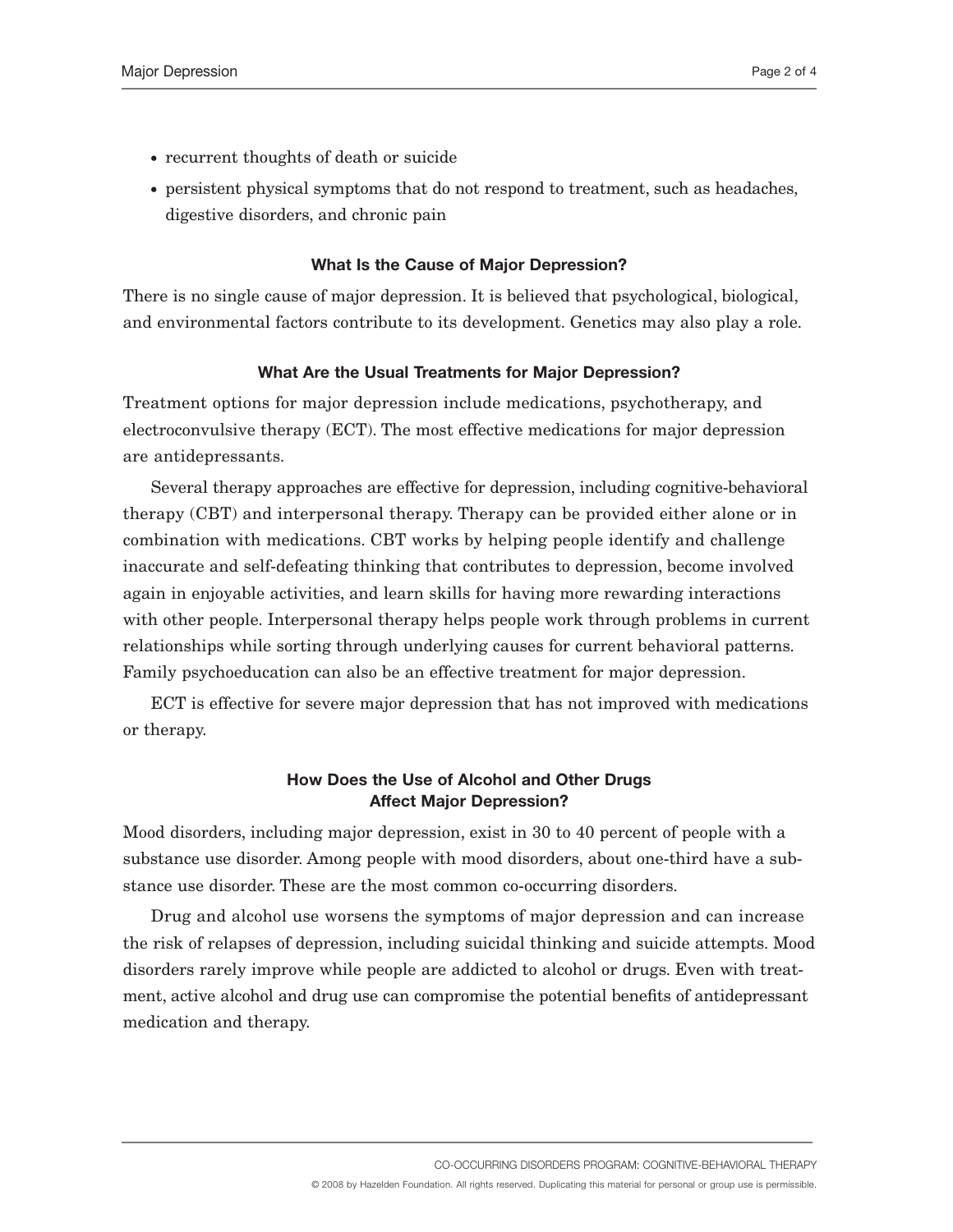## **How Does Major Depression Affect Addiction Treatment and Recovery?**

Major depression may be difficult to diagnose during the initial phases of abstinence or early recovery because negative feelings and depressed mood occur for almost everyone during this period. Therefore, people with major depression may not have this disorder accurately detected and will thus go untreated. People with untreated major depression are at greater risk for suicide during early recovery, and they are more likely to leave treatment early and relapse. Sometimes, the symptoms of major depression appear only after a period of abstinence. The risk of suicide and relapse also exists if major depression goes untreated at this later appearance.

# **Treatment for Co-occurring Major Depression and a Substance Use Disorder**

Effective treatment of major depression requires careful assessment of both disorders. For the person with a substance use disorder and major depression, treatment for the major depression without treatment for the substance use is less effective. Integrated treatment results in the best outcome. While in addiction treatment, a person can receive antidepressant medication, therapy, or both. These treatments reduce the risk of selfharm and also reduce the risk of relapse. To benefit from mental health treatments, patients should also receive treatment for their substance use disorder. Persons with major depression and addiction sometimes blame themselves or are blamed by others when they are trying to recover from their co-occurring disorders. Both addiction and mood disorders are diseases—not problems of willpower, character, or fortitude—and thus, no one is to blame. People with major depression can benefit from attending peer support groups, and they can also benefit from connecting with others who have these co-occurring disorders and are in recovery.

### **Resources**

Burns, D. D. 1980. *Feeling good: The new mood therapy.* New York: Avon.

- Copeland, M. E. 1994. *Living without depression and manic depression.* Oakland, CA: New Harbinger.
- Daley, D. C., and A. E. Douaihy. 2006. *Addiction and mood disorder.* New York: Oxford University Press.

CO-OCCURRING DISORDERS PROGRAM: COGNITIVE-BEHAVIORAL THERAPY

© 2008 by Hazelden Foundation. All rights reserved. Duplicating this material for personal or group use is permissible.